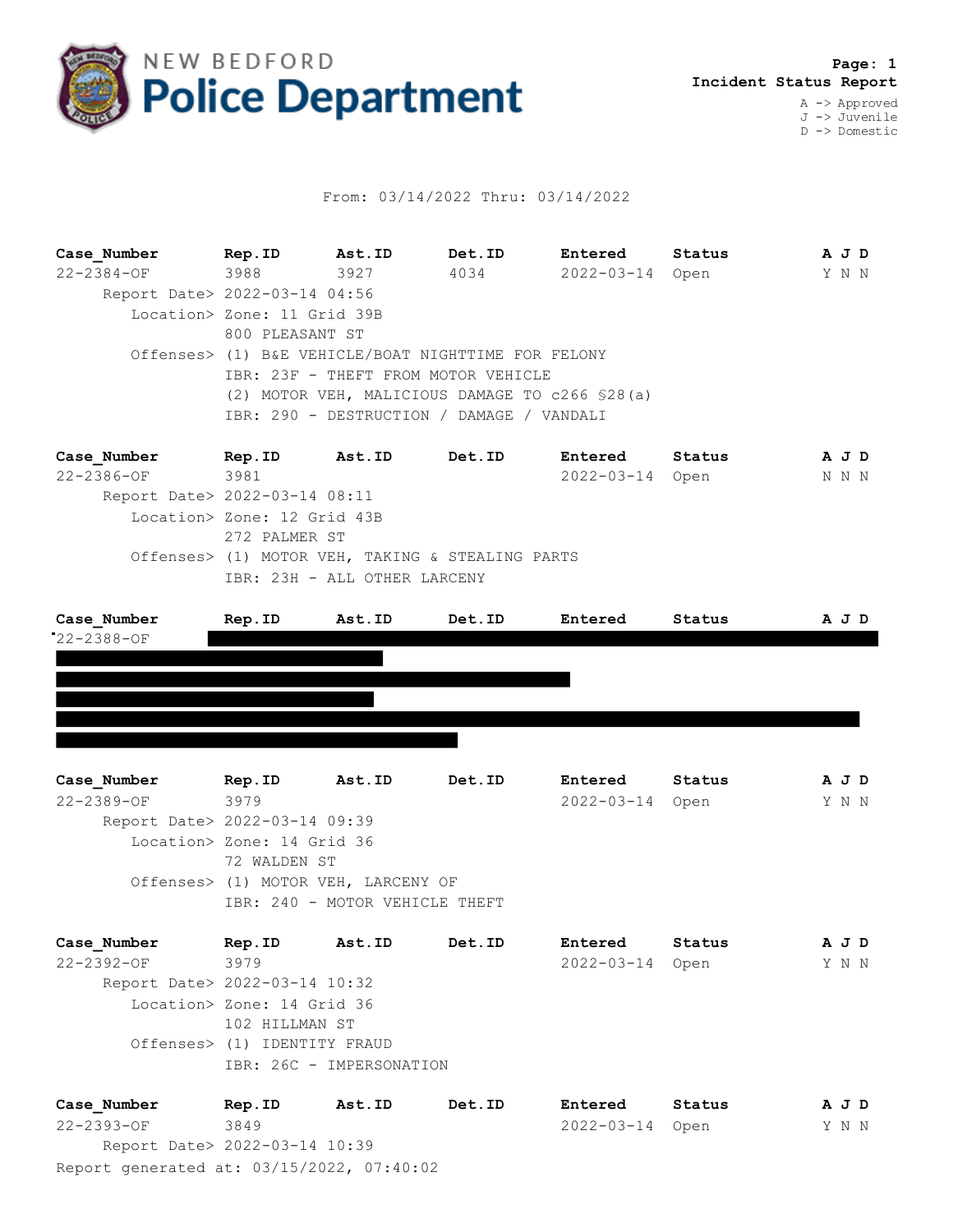

D -> Domestic

 Location> Zone: 22 Grid 57A 71 BRIGGS ST Offenses> (1) B&E VEHICLE/BOAT NIGHTTIME FOR FELONY IBR: 23F - THEFT FROM MOTOR VEHICLE

**Case\_Number Rep.ID Ast.ID Det.ID Entered Status A J D** 22-2394-OF 4008 2022-03-14 Open Y N N Report Date> 2022-03-14 10:48 Location> Zone: 31 Grid 15B 162 NASH RD Offenses> (1) IDENTITY FRAUD IBR: 26C - IMPERSONATION

**Case\_Number Rep.ID Ast.ID Det.ID Entered Status A J D** 22-2396-OF 3962 2022-03-14 Open Y N N Report Date> 2022-03-14 10:21 Location> Zone: 23 Grid 65 1605 E RODNEY FRENCH BLVD Offenses> (1) TAGGING PROPERTY c266 §126B IBR: 290 - DESTRUCTION / DAMAGE / VANDALI

**Case\_Number Rep.ID Ast.ID Det.ID Entered Status A J D** 22-2397-OF 3762 3996 2022-03-14 Open Y N N Report Date> 2022-03-14 11:31 Location> Zone: 11 Grid 39B 95 WILLIAM ST Offenses> (1) LARCENY OVER \$1200 c266 §30(1) IBR: 23H - ALL OTHER LARCENY

**Case\_Number Rep.ID Ast.ID Det.ID Entered Status A J D** 22-2407-OF 4004 2022-03-14 Open Y N N Report Date> 2022-03-14 15:47 Location> Zone: 11 Grid 39B 771 PURCHASE ST Offenses> (1) SHOPLIFTING BY CONCEALING MDSE IBR: 23C - SHOPLIFTING

**Case\_Number Rep.ID Ast.ID Det.ID Entered Status A J D** 22-2409-OF 3816 2022-03-14 Open Y N N Report Date> 2022-03-14 16:13 Location> Zone: 35 Grid 20A 209 HARVARD ST Offenses> (1) IDENTITY FRAUD IBR: 26C - IMPERSONATION

**Case\_Number Rep.ID Ast.ID Det.ID Entered Status A J D** 22-2410-OF 4078 2022-03-14 Open Y N N Report Date> 2022-03-14 16:02 Location> Zone: 22 Grid 61

Report generated at: 03/15/2022, 07:40:02